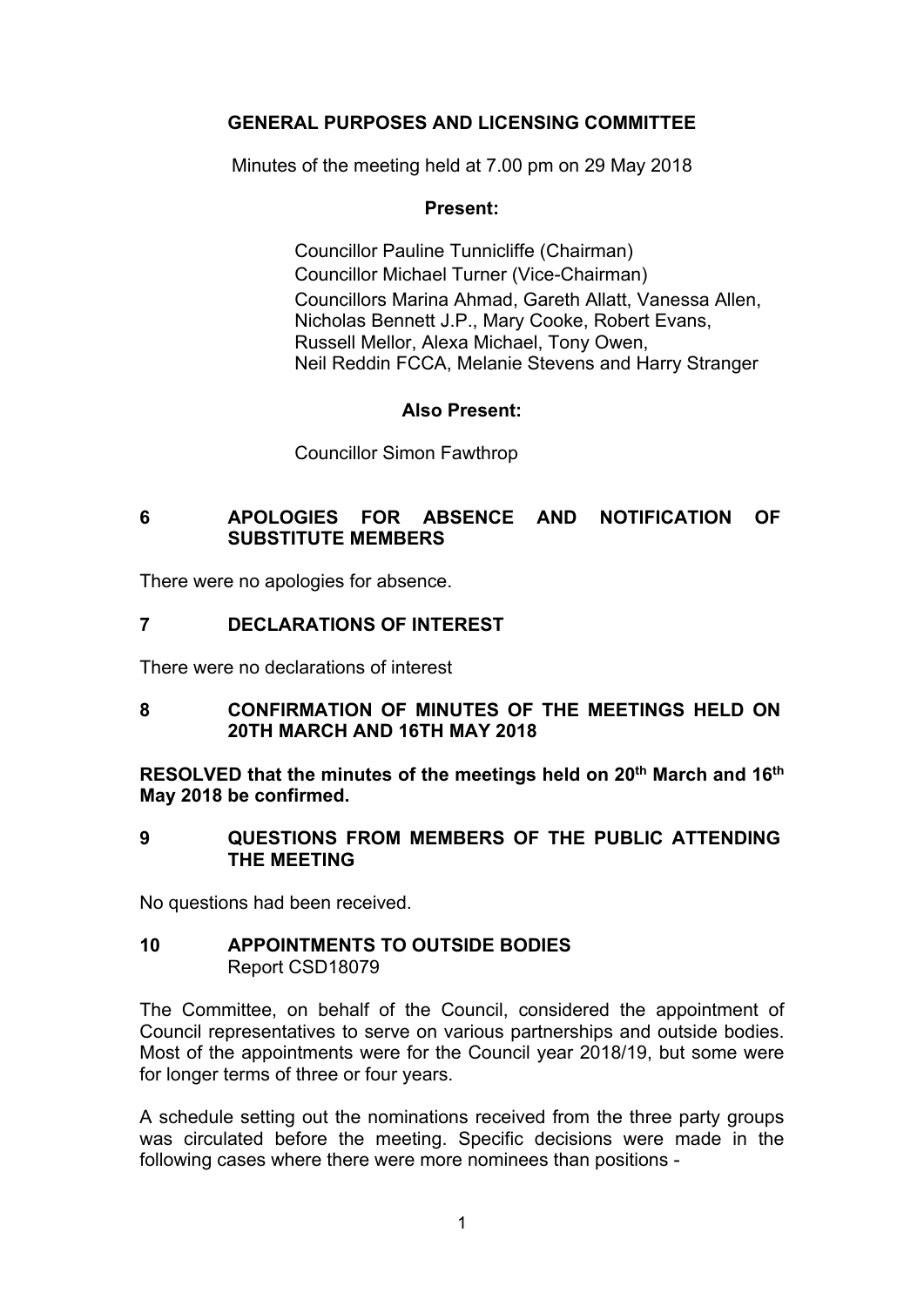London Councils Transport and Environment Committee

Nominations: Cllr Vanessa Allen and Cllr William Huntington-Thresher: Cllr William Huntington-Thresher appointed.

Nominations for the four deputies: Cllrs Vanessa Allen, Kira Gabbert, Will Harmer, David Jefferys and Kieran Terry: Cllrs Kira Gabbert, Will Harmer, David Jefferys and Kieran Terry appointed.

Greater London Employment Forum

Nominations: Cllr Kevin Brooks and Cllr Pauline Tunnicliffe: Cllr Pauline Tunnicliffe appointed.

Nominations for deputy: Cllrs Kevin Brooks and Cllr Michael Turner: Cllr Michael Turner appointed.

London Councils Lead Member for Children & Young People/Safeguarding

Cllr Marina Ahmad and Cllr Fortune nominated: Cllr Peter Fortune appointed.

London Councils Lead Member Planning/Infrastructure Development

Cllr Vanessa Allen and Cllr Alexa Michael nominated: Cllr Alexa Michael appointed.

Bromley Economic Partnership

Cllr Vanessa Allen, Cllr Julian Benington and Cllr Peter Morgan nominated: Cllr Peter Morgan appointed, but Cllr Allen and Cllr Benington to be supplied with the papers.

Early Years Development and Childcare Partnership

Cllr Peter Fortune and Cllr Angela Wilkins nominated: Cllr Peter Fortune appointed.

Bromley Y Project

Cllr Kevin Brooks, Cllr Judi Ellis and Cllr Peter Fortune nominated: Cllr Judi Ellis and Cllr Peter Fortune appointed.

#### London Road Safety Council

Cllr Will Harmer and Cllr Josh King nominated: Cllr Will Harmer appointed.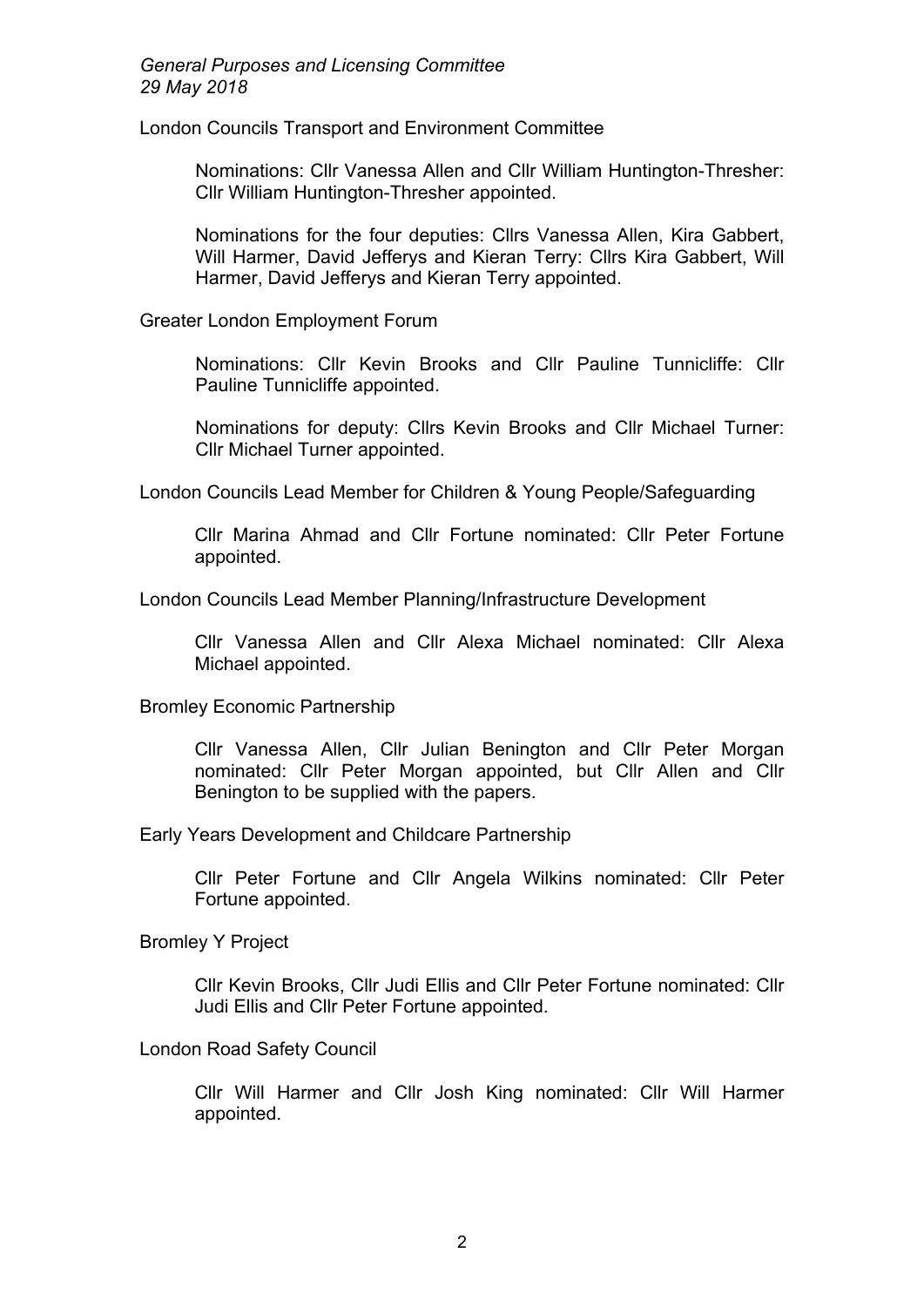# London Youth Games

Cllr Graham Arthur and Cllr Simon Jeal nominated: Cllr Graham Arthur appointed.

## Clarion Housing Group

Cllr Simon Jeal and Cllr Chris Pierce nominated: Cllr Chris Pierce appointed.

# Community Links Bromley

Cllr Marina Ahmad, Cllr Peter Fortune and Cllr Nicky Dykes nominated: Cllr Peter Fortune and Cllr Nicky Dykes appointed.

## Mytime Active

Cllr Aisha Cuthbert, Cllr Robert Evans and Cllr Josh King nominated: Cllr Aisha Cuthbert and Cllr Robert Evans appointed.

### **RESOLVED that appointments to outside bodies and partnerships be as set out above and in Appendix A to these minutes.**

# **11 SCHEME OF DELEGATION TO OFFICERS**

This report had been withdrawn from the agenda and would be presented to the Committee's meeting in September, after consideration by the Constitution Improvement Working Group. Nevertheless, Councillor Simon Fawthrop attended the meeting to urge that a revision to the Scheme be made as soon as possible concerning town planning decisions.

## **RESOLVED that the report be deferred until the Committee's meeting in September.**

## **12 WORK PROGRAMME 2018/19** Report CSD18080

The Committee noted its work programme for the 2018/19 Council year. It was noted that there would be an induction session on  $12<sup>th</sup>$  June covering the work of the Environment and Community Services Department, but it was suggested that a session was needed to focus more specifically on Licensing issues. It was suggested that this could be arranged for the next meeting in July.

The Committee also discussed the Members Allowances Scheme; it was considered that the matter should be discussed at an earlier stage for the following year to allow more scope for discussion and research.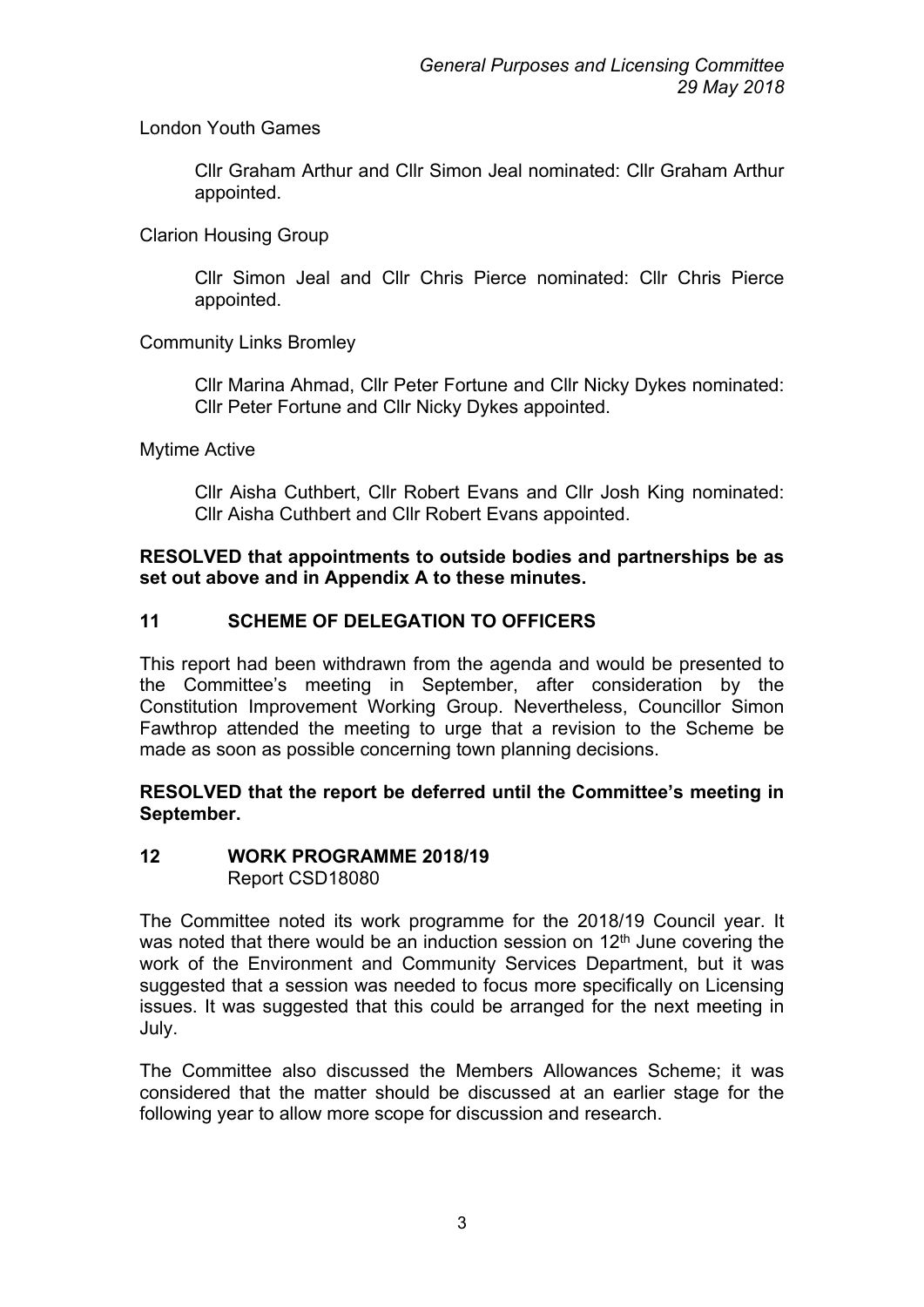#### **13 PENSIONS INVESTMENT SUB-COMMITTEE: MINUTES OF THE MEETING HELD ON 20TH FEBRUARY 2018, EXCLUDING EXEMPT INFORMATION**

The draft minutes of the meeting of the Pensions Investment Sub-Committee held on 20<sup>th</sup> February 2018, excluding exempt information, were received. In respect of minute 26, it was confirmed that there was no risk to Bromley related to the collapse of Carillion. Councillor Tony Owen referred to the role of auditors and the danger that they were not safeguarding the interests of taxpayers.

### **14 AUDIT SUB-COMMITTEE: MINUTES OF THE MEETING HELD ON 7TH MARCH 2018, EXCLUDING EXEMPT INFORMATION**

The draft minutes of the meeting of the Audit Sub-Committee held on  $7<sup>th</sup>$ March 2018, excluding exempt information, were received.

# **15 LOCAL JOINT CONSULTATIVE COMMITTEE - MINUTES OF THE MEETING HELD ON 5TH APRIL 2018**

The draft minutes of the meeting of the Local Joint Consultative Committee on 5<sup>th</sup> April 2018 were received.

## **16 LOCAL PENSION BOARD: MINUTES OF THE MEETING HELD ON 10TH APRIL 2018**

The draft minutes of the meeting of the Local Pensions Board on 10<sup>th</sup> April 2018 were received.

**17 LOCAL GOVERNMENT ACT 1972 AS AMENDED BY THE LOCAL GOVERNMENT (ACCESS TO INFORMATION) (VARIATION) ORDER 2006 AND THE FREEDOM OF INFORMATION ACT 2000**

**RESOLVED that the Press and public be excluded during consideration of the items of business referred to below as it is likely in view of the nature of the business to be transacted or the nature of the proceedings that if members of the Press and public were present there would be disclosure to them of exempt information.**

#### **The following summary refers to matters involving exempt information**